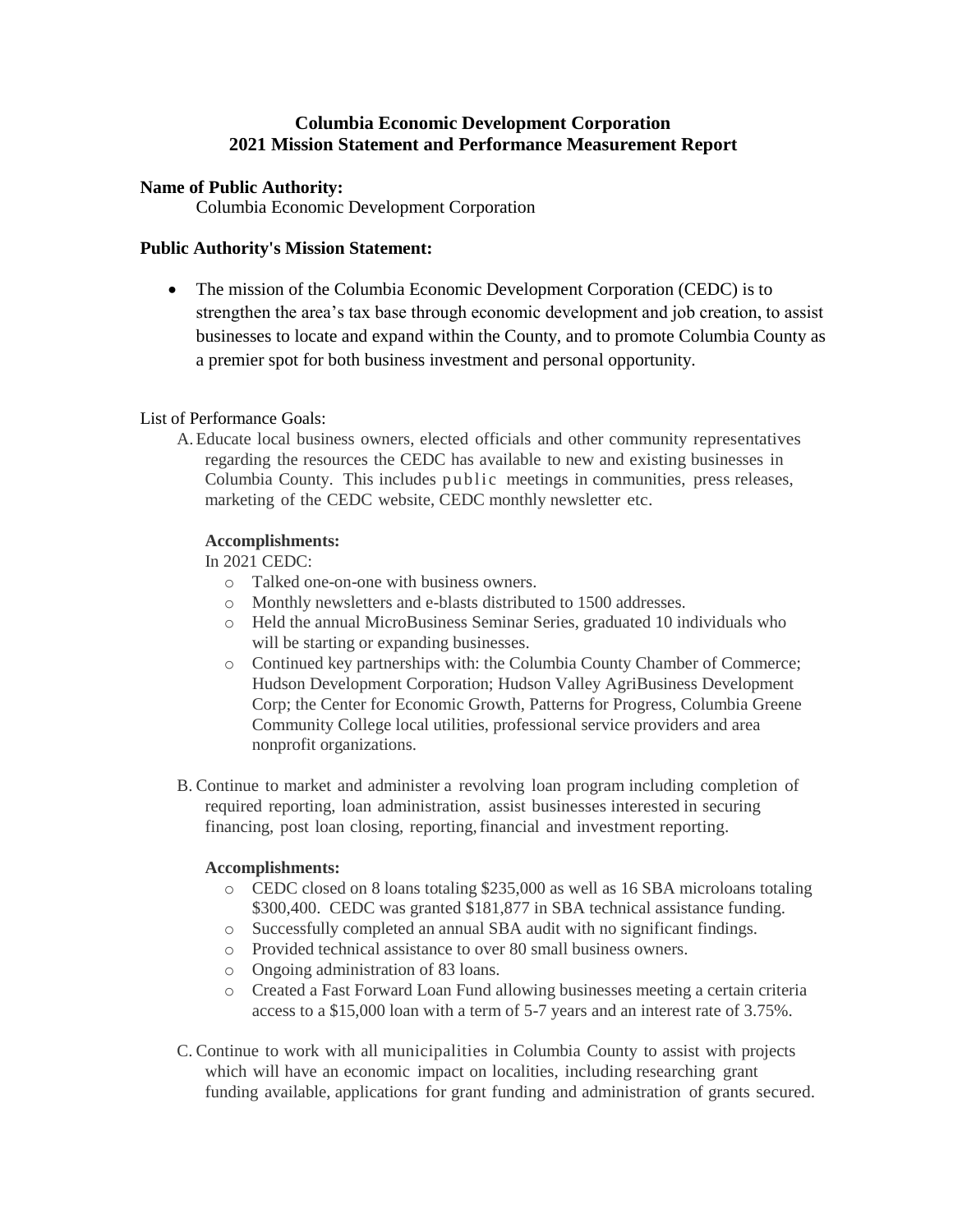### **Accomplishments:**

- o Continued as Columbia County Broadband Coordinator. As Columbia County's designated Broadband Coordinator, staff attended meetings and hearings and served as a resource hub. CEDC also commissioned a physical survey of underserved areas of Columbia County relating to broadband accessibility.
- o Working with the City of Hudson Housing Taskforce as well as the Columbia County Social Service Commissioner on housing issues.
- o Completed administration of the CDBG grant for the Hudson Valley Creamery expansion grant.
- o Continued administration of the Klocke Estates/Drumlin Fields CDBG grant
- o Provided assistance to Columbia County with their solar project application administration.
- o Assisted the City of Hudson with their application for CDBG funding for the siting of a new brewery.
- o Partnered with Columbia County to maintain a website and respond to businesses and citizens questions about issues related to COVID-19.
- o Contracted with the City of Hudson IDA to provide administrative services for them, resulting in a \$14.3 million boutique hotel project, 2 affordable/mixed housing units, as well as an additional mixed use commercial/public space project of a 50 year vacant historic building, all being approved by the IDA. The projects are anticipated to revitalize the immediate areas surrounding them, provide housing options for City residents, and provide additional employment options for the residents of the City of Hudson.
- o Continued the administration of the Columbia County IDA with their existing projects, and began review on an affordable housing project to be located in the town of Greenport, NY.
- D.Continue to work with all Columbia County organizations and departments to ensure all business issues are addressed (workforce training, business development, etc.).

#### **Accomplishments:**

- o In partnership with Columbia Greene Community College and Greene County, Junior Career Leadership program for high school juniors was transitioned in to the Career Connects program to be administered by the Columbia Greene Community College. This will allow for greater access to various resources and opportunities for the participating students.
- o Participated with the Berkshire Taconic Foundation, and EFORALL in a Community workshop focusing on assisting small businesses prepare to promote and sell their products at a holiday market.
- E. Continue marketing to entrepreneurs and businesses looking to start, expand and/or relocate to Columbia County.

#### **Accomplishments:**

- o Marketing the annual Microbusiness Class targeted to entrepreneurs who will be starting or expanding their businesses.
- o SBA technical assistance is available for qualifying current or expanding businesses.
- o Partnership with the Columbia County Chamber of Commerce